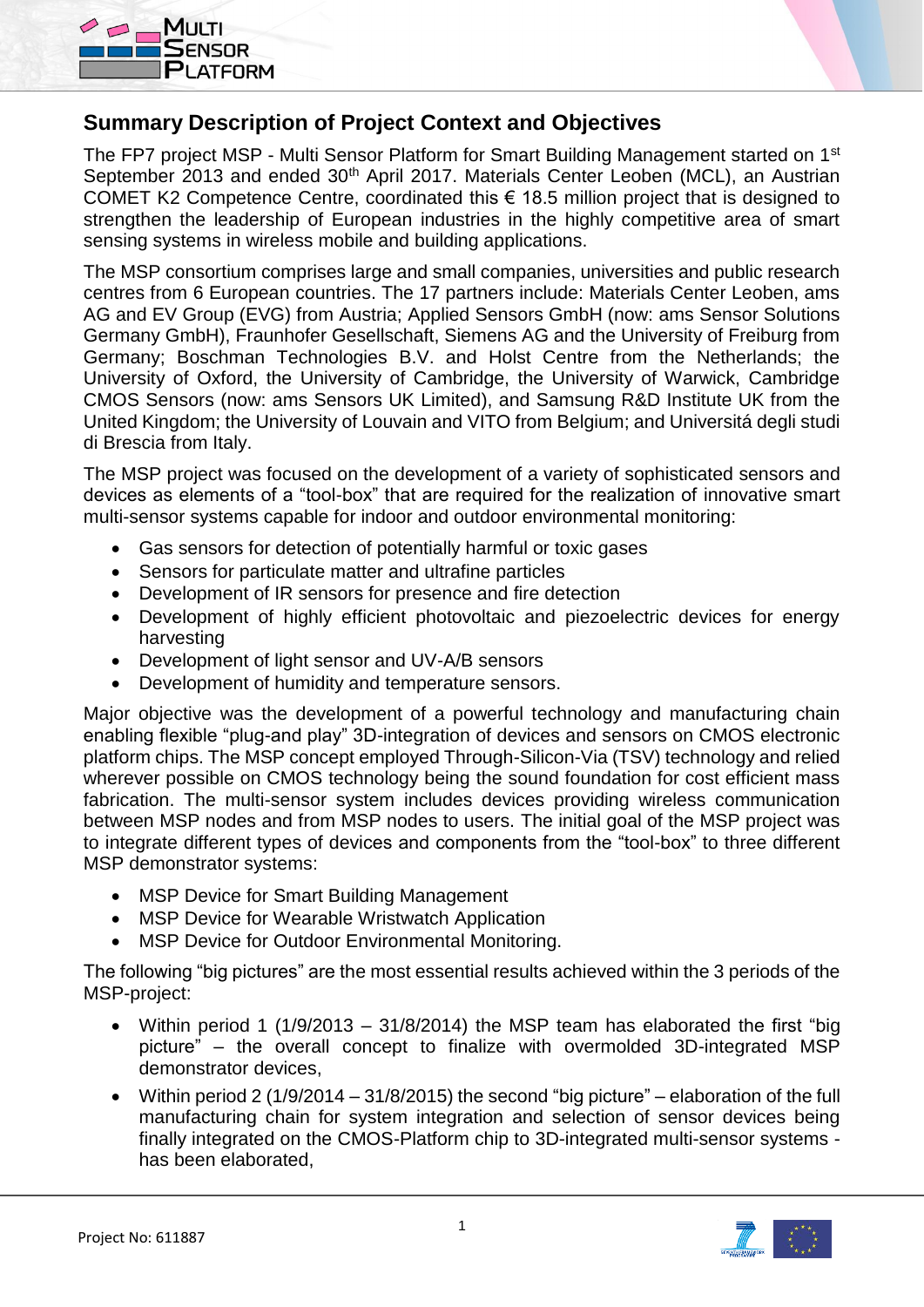

 Within period 3 (1/9/2015 – 30/4/2017) In WP7 the MSP team has decided to head for the ultimate goal and to realize a MSP demonstrator for wearable wristband application. The third "big picture" – realization of overmolded fully 3D-integrated multisensor system device - has been elaborated and realized.

Elaboration and realization of the highly challenging full manufacturing chain for 3D system integration – a complex manufacturing chain that was never realized before! – was key for success. Instead of setting up 3 different MSP demonstrators, the MSP consortium decided to head for a unique *3-in-1* multi-functional MSP demonstrator for wearable applications combining all the features of the planned demonstrators except particle sensing. This is by far the most challenging demonstrator system with respect to required minimum footprint, minimum power consumption, and maximum number of sensor device.

The final MSP-demonstrator system was designed, sophisticated sensor devices were fabricated, 3D-integrated on the platform chip, and finally mounted on a specific PCB including the wireless communication. The wearable wristband device with integrated MSPdemonstrator being the ultimate output of the MSP-project is shown in Fig.1. The MSP multi sensor system comprising a total of 57 sensor devices is a unique device worldwide – such a complex system has never been realized before.



*Fig.1: Final MSP demonstrator device fabricated to fit into a wearable wristband device, which has been specifically designed for the MSP project by IMEC.*

Lot of progress was achieved in all work packages. Major topic in WP3 "Development of Components and Devices" was to further optimize Gen2 devices. Gas sensors ranging from commercially available products and demonstrator systems to highly sophisticated devices based on nanowires (NWs), nanoparticles, and graphene were developed. Specific emphasis was on CO<sub>2</sub> sensing, which is of essential importance for smart building and smart home applications. Extensive characterization and test measurements have been performed in WP4 "Characterization and Test of Components and Devices" both in the test labs of the individual sensor developers as well as in the specialized test labs of SIEMENS and VITO.

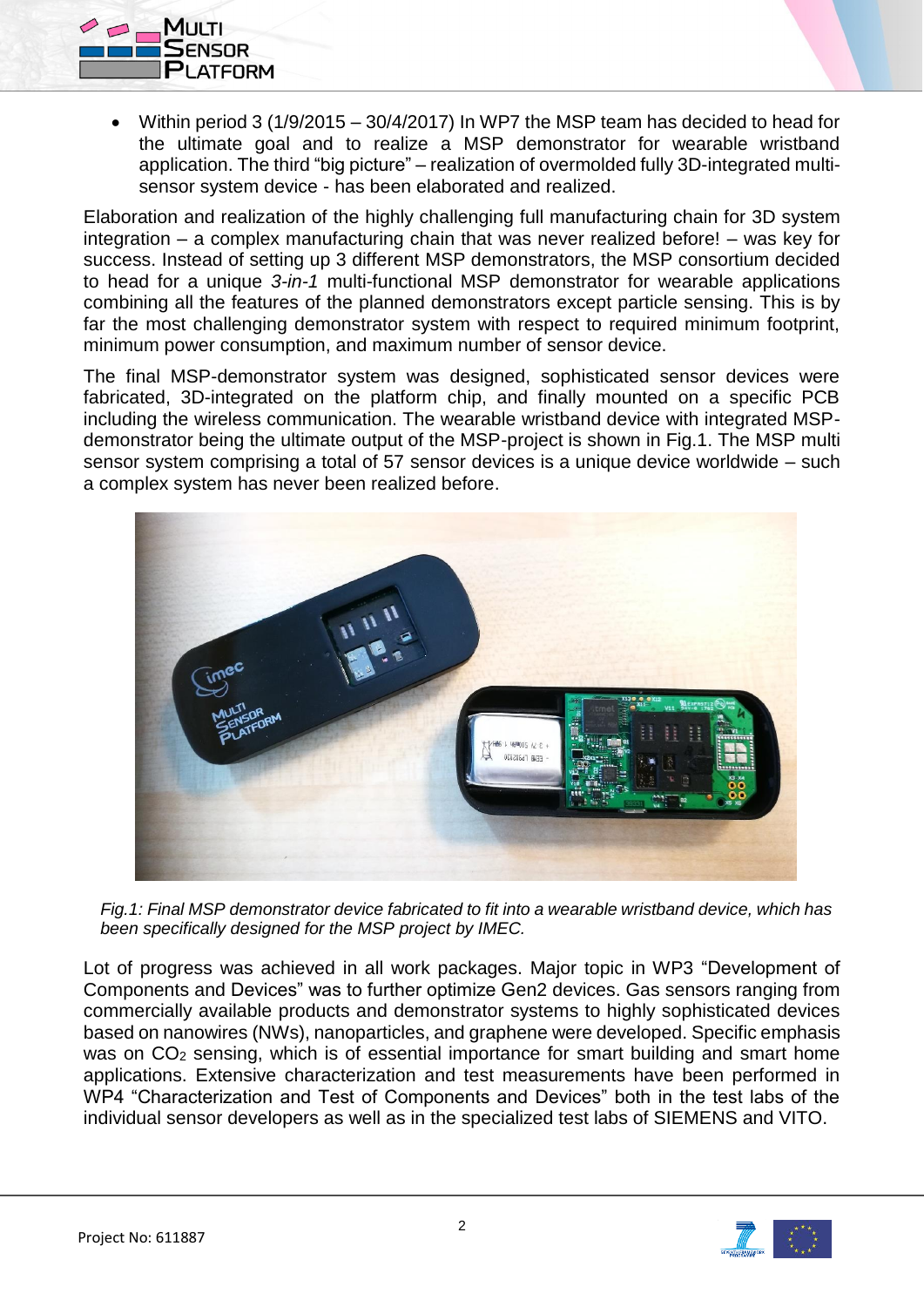

The development and fabrication of the Gen2 platform chip PC2 based on TSV technology as carrier for the 3D-integrated sensor devices was successfully achieved in WP5 "Development of CMOS Platform Chip". A miniature wireless communication module for the MSP demonstrator device based on the 40nm radio chip, that achieves reduced supply voltage (20%), power consumption (25%), and chip area (35%) including an ultra-low-power microcontroller SoC, a test chip named SleepRunner, was developed in WP6 "Data Processing and Wireless Communication".

A unique highly complex full manufacturing process flow for 3D-stacking of the sensor devices on the PC2 including overmolding of the 3D-integrated system was realized in WP7 "Fabrication of 3D-integrated Demonstrator Systems". Fig.2a shows the final MSP demonstrator device representing a unique integrated system worldwide. A wearable wristband device as housing and a proper PCB as carrier of the MSP demonstrator were designed and fabricated for the MSP demonstrator devices. Fig.2b shows the MSP demonstrator device on the PCB designed to fit into the housing of the wearable wristband device. The MSP demonstrator has a footprint of only  $3 \times 5$  cm<sup>2</sup> and a total power consumption under real life conditions of < 50 mW!





*Fig.2a: Overmolded 3D-integrated MSP Fig.2b: MSP demonstrator device on PCB designed to demonstrator device including a total of fit into the housing of the wearable wristband device. 57 sensor devices.*

Lot of effort has been performed in WP8 "Performance Evaluation of Demonstrator Systems" is both on single component level as well as on integrated level in order to push the measurement campaigns in real-life settings.

For WP9 "Exploitation" a comprehensive Exploitation Plan has been elaborated by the Exploitation & Dissemination Team, which by far exceeds the initial objective of the MSPproject. This exploitation plan includes a market study and a detailed list of potentially innovative products ranging from applications in Smart Buildings, Smart Home, Security and Industrial to Environmental Monitoring, Health & Consumer Electronics, and Internet-of Things. A major achievement is the extension of ams' well-recognized and reliable prototyping service known as Multi Project Wafer service (MPW) into photonic sensors including UV and NIR sensing, temperature sensor, advanced packaging service, molding service (in cooperation with BOS), TSV80 technology, and the MEMS based µhp-device.

In WP10 "Dissemination" the MSP-team has been able to achieve a total number > 70 of contributions to peer reviewed journals. Contributions to high impact journals such as *Nano*